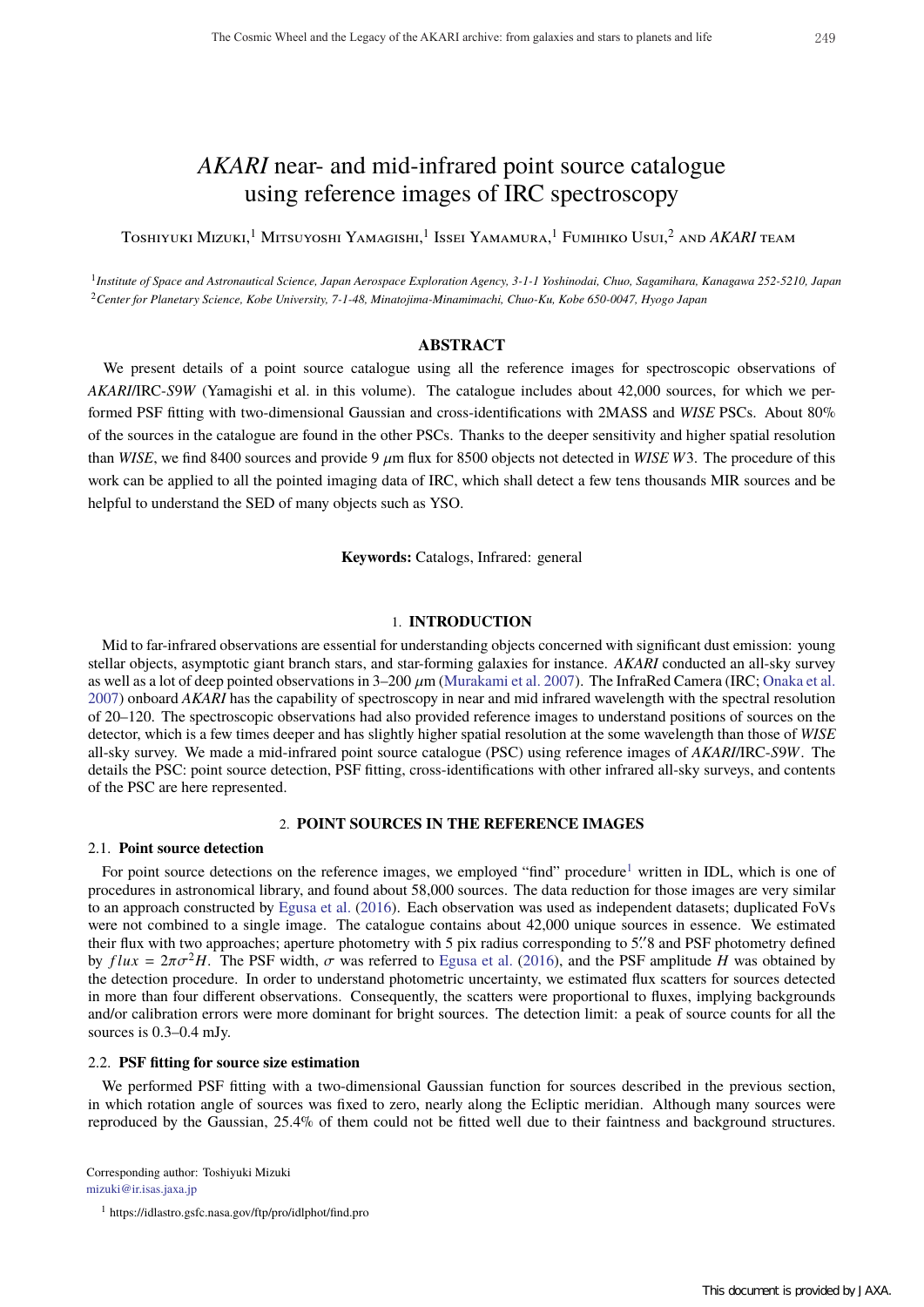### P07 - 2 T. MIZUKI ET AL.

Figure 1 shows histograms for FWHMs of *AKARI*/IRC-*S*9*W* PSF, and a typical size of FWHM is averagely obtained as 5.26  $\pm$  1.33 arcsec. Sources whose FWHMs are  $3\sigma$  larger (smaller) than the typical sizes are marked with "EXTended" (SMaLl)" flags in our catalogue.



Figure 1. The left three panels show PSF widths with best-fitted Gaussian function in x, y direction on the detector, and averages of them, respectively. The right panel represents FWHMs of x and y directions, indicating the PSF of *AKARI*/IRC-*S*9*W* is slightly elongated to x direction on the detector. In these panels, sources in Large Magellanic Cloud and the galactic plane ( $|b| \leq 20°$ ) are excluded.

#### 2.3. **Cross-identification with 2MASS and** *WISE*

We performed cross-identifications to other infrared all-sky surveys of 2MASS (Skrutskie et al. 2006) and *WISE* (Wright et al. 2010), resulting 67.6% and 77.6% of sources to be found in them, respectively. Although many sources are also in the *WISE* PSC, their flux in competitive wavelength to IRC-*S*9*W* (*W*3, 12  $\mu$ m) were poorly determined for 26.7% of them; only 56.9% of sources in our PSC have reliable *W*3 photometry in *WISE* PSC. Figure 2 represents position difference (*dr*) between *AKARI*/IRC and others. We found that the *dr* has σ of 0.33 arcsec for both 2MASS and *WISE*, which may reflect the astrometric positional accuracy of *AKARI*/IRC-*S*9*W*.



**Figure 2.** The left panel shows position difference (*dr*) between *AKARI*/IRC and 2MASS as a histogram with best-fitted area-weighted Gaussian function. The right panel also presents for *AKARI*/IRC vs *WISE* with a same manner to the left. In these panels, sources in Large Magellanic Cloud and the galactic plane ( $|b| \leq 20^\circ$ ) are excluded.

#### 3. **CONTENTS OF THE CATALOGUE**

We investigated contents of the catalogue. Koenig et al. (2014) developed a source classification based on *WISE* (partly 2MASS) photometries, in which objects are roughly classified as YSO, SFG, AGB and others (possibly nearby dwarfs). In order to understand the contents, we applied the classification to sources in our catalogue. Consequently, among 17256 reliable sources considering several flags, 503 (2.9%), 2031 (11.8%), 274 (1.6%), and 14483 (83.9%) of them were classified as SFG, AGB, YSO, and others, respectively. Stellar objects classified by that approach were indeed concentrated on the galactic plane, and external galactic objects were flatly distributed in the galactic latitude.

# 4. **IRC-***S*9*W* **VS** *WISE***-***W*3

The IRC-*S*9*W* photometries may be used as an alternative of *WISE*-*W*3, which is helpful to understand more objects, and the color of the competitive broad-bands should be understood. The color excess of these competitive broad-bands,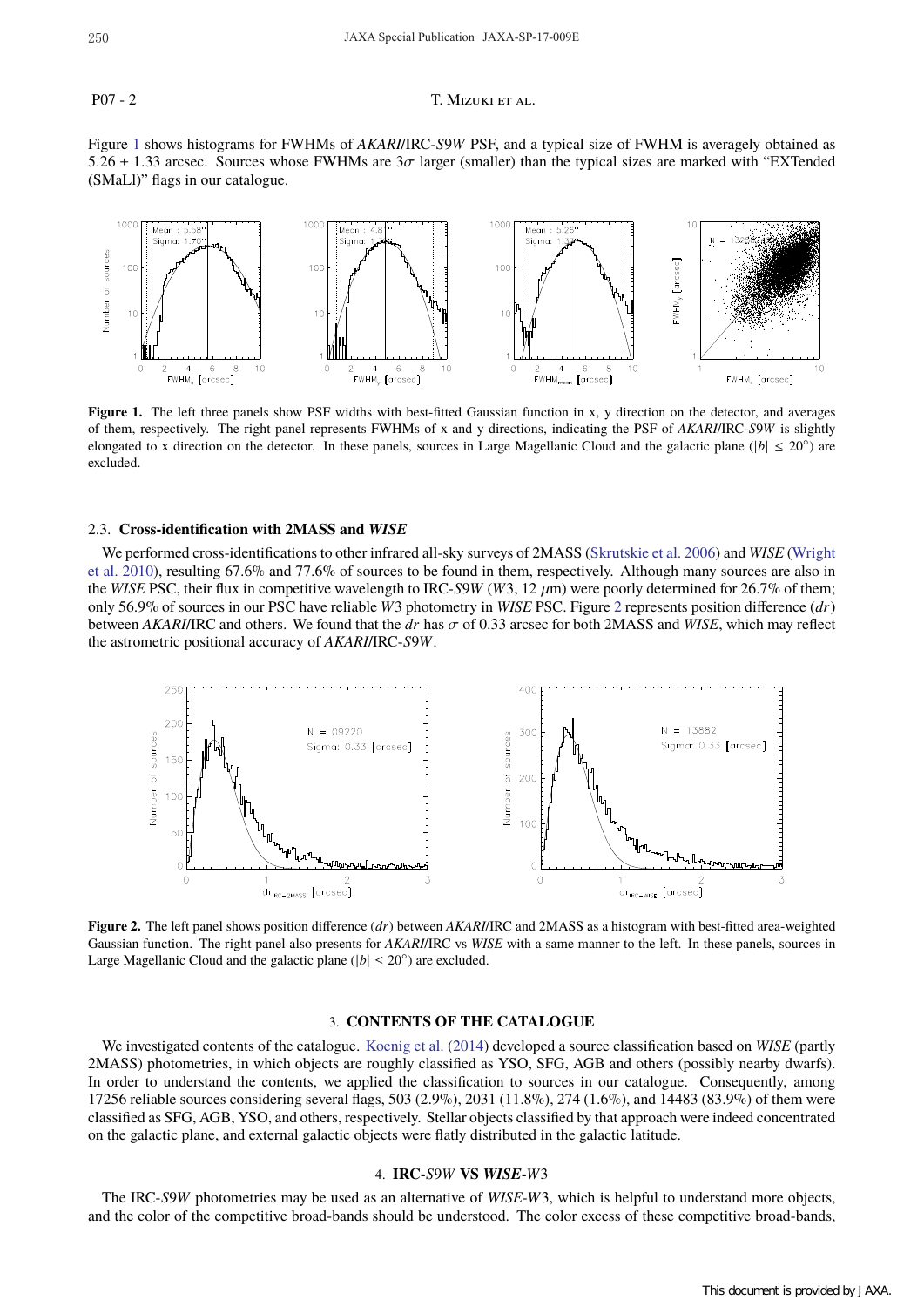#### *AKARI* NIR & MIR PSC using reference images of IRC spectroscopy P07 - 3

IRC-*S*9*W* and *WISE*-*W*3, may suggest the presence of circumstellar medium and interstellar medium in star-forming galaxies. In the mid-infrared wavelength around 10  $\mu$ m, dust emissions with a few to several hundred Kelvins are significant. We collect sources classified as "Star" and "Galaxy" including several subgroups in the SIMBAD<sup>2</sup> online database (Wenger et al. 2000). Many of dwarfs do not indeed show excesses. In contrast, systematic excess for galaxies is found,  $S9W - W3 = 0.94 \pm 0.32$ , which may indicate that those star-forming galaxies have colder ISM. However, it should be noted SEDs of galaxies in mid-infrared wavelength are complicated due to such as PAH emissions.



**Figure 3.** Fluxes of IRC-*S*9*W* and *WISE*-*W*3 are compared. In the panels, sources are classified as star, galaxy, and yso by SIMBAD database, and presented with different colors.

#### 5. **SUMMARY**

We present details of a point source catalogue using all the reference images for spectroscopic observations of*AKARI*/IRC. Due to the deeper sensitivity and higher resolution than *WISE*, we found 8400 sources and provided 9  $\mu$ m flux for 8500 objects not detected in *WISE*-*W*3. Many of sources are also in other infrared all-sky catalogues, 2MASS and *WISE*, suggesting the sources in our catalogue probably are objects. The procedure of this work may be applied to all the pointed imaging data of *AKARI*/IRC, some of which should provide the most reliable mid-infrared photometry for a few tens of thousands of objects.

This work is strongly related with the slitless-spectroscopic catalogue of *AKARI*/IRC (Yamagishi et al. in this volume). The spectroscopic catalogue may provide spectrum for the limited number of objects with a conservative processing. However, all the object in our PSC are dispersed, some of which can be potentially obtained as spectra by more dedicated analyses. For advanced studies with next-generation facilities, *AKARI* archives including this work will provide mid to far-infrared information of a lot of targets.

#### **ACKNOWLEDGMENTS**

The author thanks all the people of science/local organizer committees and invaluable discussions with participants of the conference. This research is based on observations with *AKARI*, a JAXA project with the participation of ESA. This publication makes use of data products from the Two Micron All Sky Survey, which is a joint project of the University of Massachusetts and the Infrared Processing and Analysis Center/California Institute of Technology, funded by the National Aeronautics and Space Administration and the National Science Foundation. This publication makes use of data products from the Wide-field Infrared Survey Explorer, which is a joint project of the University of California, Los Angeles, and the Jet Propulsion Laboratory/California Institute of Technology, funded by the National Aeronautics and Space Administration. This research has made use of the SIMBAD database, operated at CDS, Strasbourg, France.

#### **REFERENCES**

Egusa, F., Usui, F., Murata, K., et al. 2016, PASJ, 68, 19 Koenig, X. P. and Leisawitz, D. T. 2014, ApJ, 791, 131 Murakami, H., Baba, H., Barthel, P., et al. 2007, PASJ, 59, S369-S376 Onaka, T., Tokura, D., Sakon, I., et al. 2007, ApJ, 654, 844-857

<sup>2</sup> http://simbad.u-strasbg.fr/simbad/